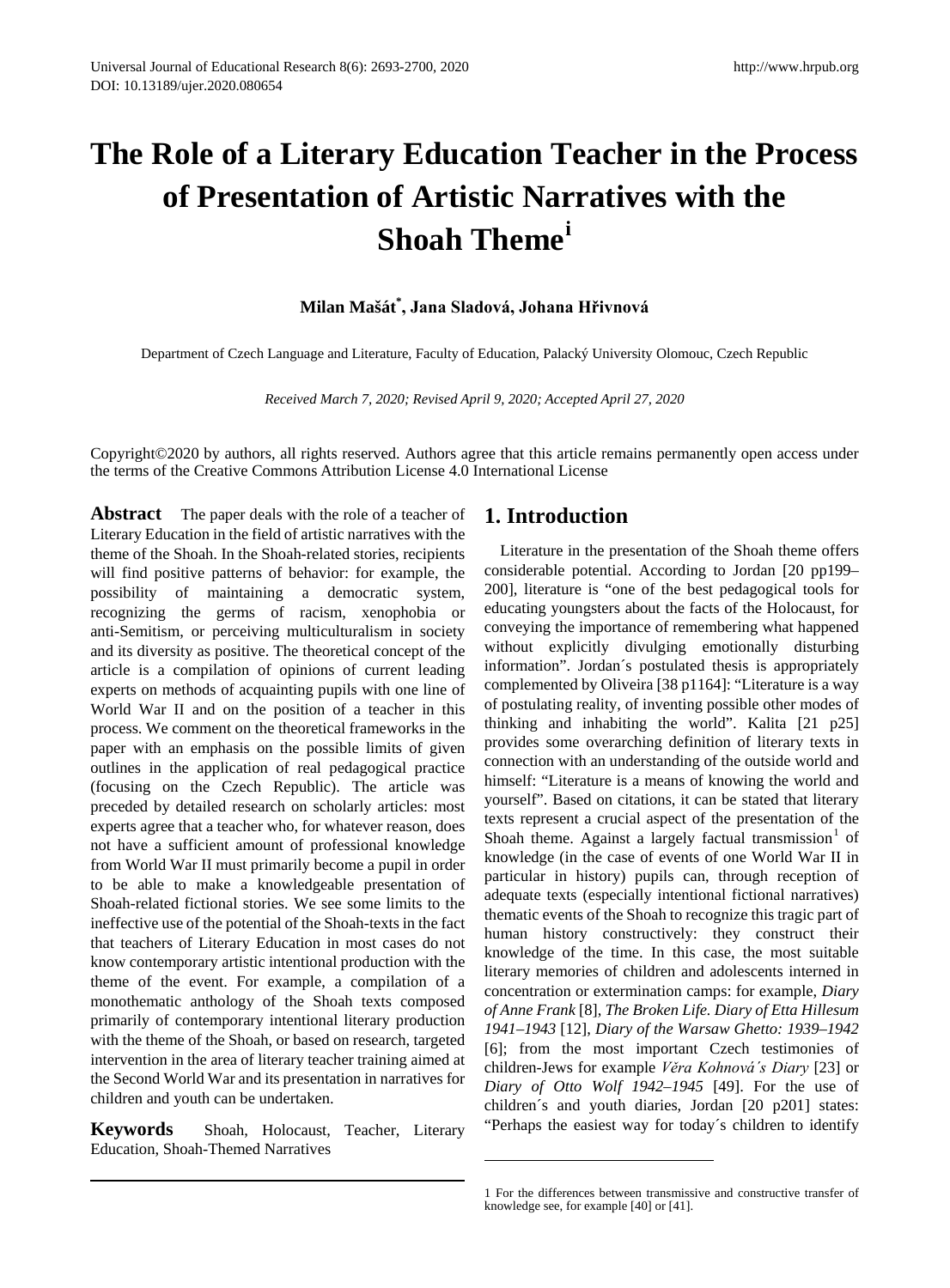children of the past is through self-narrated stories of Holocaust-era children. (…) When they identify the protagonists of the books they read, history – the Holocaust – becomes highly personalized".

The primary mediator and guide for young readers in the world of literary texts are their teachers. It is important for educators in the field to be experts in order to make the (not only) Shoah-related literary texts want to work. Lindquist [27 p78] emphasizes that teachers "must be aware of several unique and potentially troublesome issues that can arise as the Holocaust is presented to students, thus complicating both the teaching of the event and the students´ understanding of it".

In the paper we try to outline the possibilities of Literary Education in the presentation of artistic narratives on the topic of the Shoah, focusing on the importance of choosing suitable narratives and the role of teachers in the presentation of fiction narratives. First, we consider it important to anchor the paper terminologically, focusing on the terms Shoah and Holocaust.

## **2. Terminological Anchoring**

Mémorial de la Shoah [36] states on the website that "Shoah is the Hebrew word for ´catastrophe´. This term specifically means the killing of nearly 6 million Jews in Europe by Nazi Germany and its collaborators during the Second World War. The English-speaking countries more commonly use the word Holocaust, which is Greek for ´sacrifice by fire´".

Elie Wiesel<sup>[2](#page-1-0)</sup> is considered the first to use the term Shoah. At the same time, the author himself draws attention to excessive profanity of the defined term: "I wrote an essay on Acad, Isaac´s sacrifice; the word ´ola´ translated as ´burnt-offering´ or ´holocaust´ - struck me. Is it because it evokes the idea of destruction by fire and the sacred and mystical aspect of sacrifice? As a result, the word has become too popular and is used wisely. We use it to describe any event. Its generalization is misguided. Indeed, I have said it again and again, there is no word to describe the indescribable. ´Shoah?´ This biblical name adopted in Israel seems equally disproportionate to me. It is used in the sense of an accident, a natural disaster affecting the community: at least they have been in official speeches as well as in the press since the persecution of Jews in Nazi Europe and long before the adoption of the Final Solution. Because the word that describes the pogrom cannot be enough for Auschwitz. After liberation, those who spoke Yiddish and survived said simply 'war' or 'Churban', which means destruction, and it reminds us of plundering the first and second

<span id="page-1-1"></span><span id="page-1-0"></span>2 "Elie Wiesel, the Auschwitz survivor who became an eloquent witness for the six million Jews slaughtered in World War II and who, more than anyone else, seared the memory of the Holocaust on the world's conscience…" [4 p17].

 $\overline{a}$ 

temples of Jerusalem. But the more I go on in my quest, the more I believe that no word is strong and true enough to speak of Treblinka" [48 pp25–26].

Wiesel's statement on the indescribability<sup>[3](#page-1-1)</sup> of the Shoah-connotation events is associated with Tinberg´s [42 p79] mentioning: "Telling the story of the Shoah, for Wiesel, demands an imaginative recasting of language, a redeeming of words".

In a considerable number of cases, the term Shoah is synonymously confused with the term Holocaust. For more details see, for example [30; 31; 32; 33].

Leonard Grech [11 p8] defines the term Holocaust as defined by experts at the *Teaching about the Holocaust*  conference held from 1 to 6 April 2000 in the capital of Lithuania: "Holocaust, which is derived from ´holos´ meaning ´whole´ and ´kautos´ meaning ´burnt´. Holocaust means large sale destruction especially by fire. Usually the term is used to refer to the extermination of Jewish communities by the Nazi regime. Sometimes the Hebrew word ´Shoah´ is used instead. There are those, however, who prefer to give a wider meaning to the term ´Holocaust´, referring not only to the extermination of six million Jews, but also to many other groups including Gypsies, homosexuals, handicapped persons, Jehovah´s Witnesses as well as others killed by the Nazis".

*The United States Holocaust Memorial Museum* [47 in 27 p33] defines the Holocaust in terms of reference to the real impact of events that connects with the term: "The Holocaust refers to a specific genocidal event in twentieth-century history: the state-sponsored, systematic persecution and annihilation of European Jewry by Nazi Germany and its collaborators between 1933 and 1945. Jews were the primarily victims – 6 million were murdered; Gypsies, the handicapped, and Poles were also targeted for destruction or decimation for racial, ethnic, or national reasons. Millions more, including homosexuals, Jehovah´s Witnesses, Soviet prisoners of war, and political dissidents, also suffered grievous oppression and death under Nazi tyranny" [32; 33; 35].

Jehuda Bauer [3, p260] summarizes the importance of the Holocaust issue in the contemporary world as follows: "The Holocaust has become a global theme. It has had a lasting impact on contemporary civilization and continues to shape, at least indirectly, the destiny of nations. For its influence to manifest itself in mutual understanding, universal peace and active and utter resistance to all events of genocidal nature, we must all consider what happened at that time".

In the contribution, the term Shoah means one line of war events experienced as Jews - followers of Judaism or Jews - of persons of Jewish nationality.

**.** 

<sup>3</sup> Compare: "Primo Levi, an Italian writer and Holocaust survivor, suggested that we cannot understand the Holocaust, but we can and must understand its roots be on our guard lest they begin to grow again" [2 p2].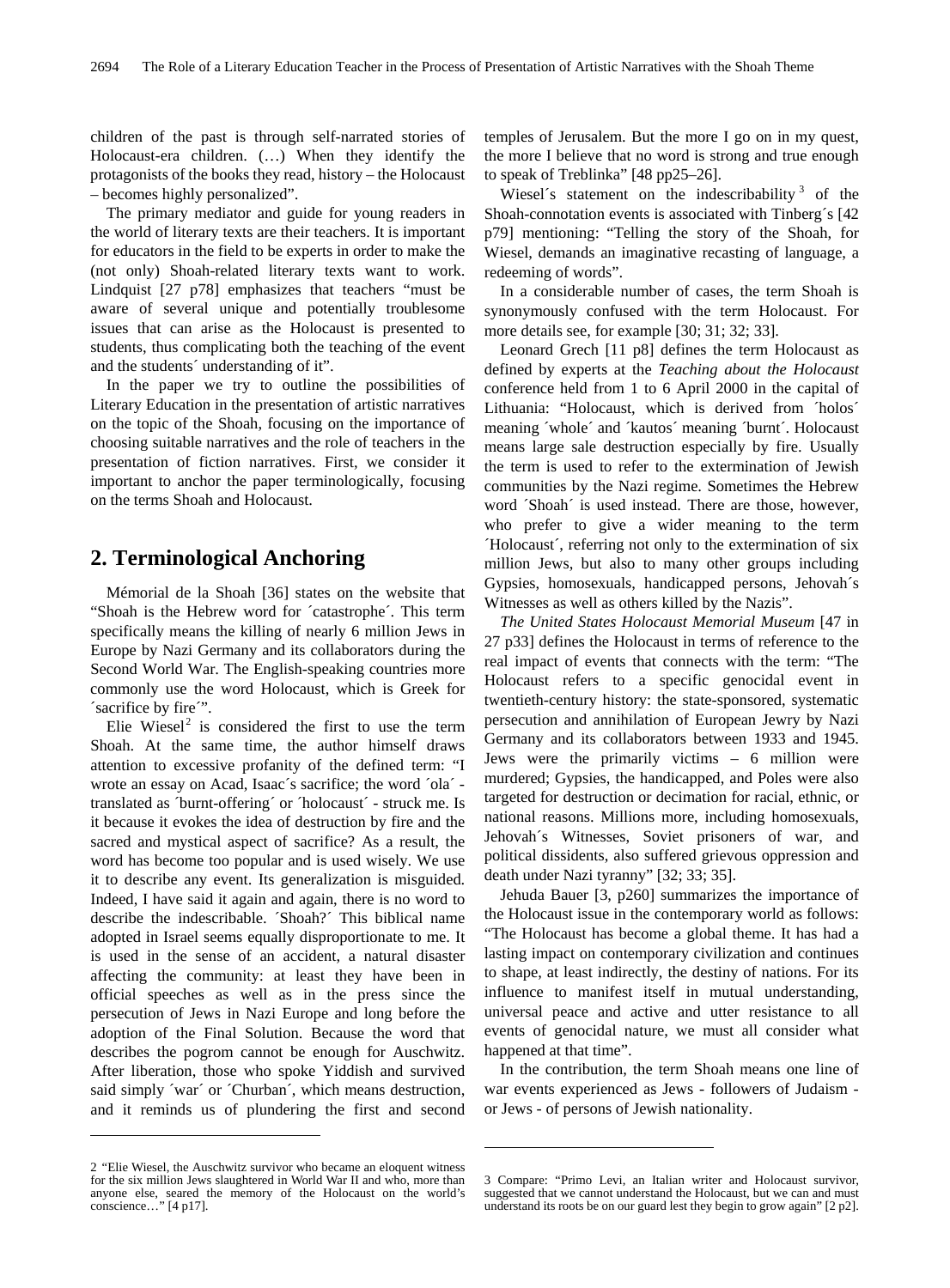# **3. The Place of the Shoah Theme in Literary Education**

Through artistic narratives, pupils can develop their imagination, narrative has the ability to present historical facts because "the reality of the Holocaust is the only reason its literature exists, language arts teachers must allow history to drive any literature based-study of the event" [24 p29]. As we have already indicated in the introduction, literary narrations containing a certain amount of factual data can increase pupils´ interest in the subject, and the key point is that narrative integrated facts are presented to them in a more acceptable or entertaining way: so-called non-readers, for whom this procedure may have retarding effects. Unfortunately, in Czech educational practice, we encounter sporadic work with texts in literary lessons. This fact is mainly due to the oversizing of the Czech curriculum in the field of prescribed (i.e. compulsory) curriculum that teachers must present to pupils; unfortunately, there is no time to work with literary texts as such.

We believe that the Shoah texts be a suitable means of acquainting students with the phenomenon of the Shoah. Jindráček [19 p109] mentions the fact that "literature is (…) a reservoir of paradigms of human behavior, offers alternative solutions to basic situations, offers the opportunity to assess the value of these solutions". It is clear from the quotation that literary texts describe in some way the different models of human behavior that pupils can inspire in real life, they can compare negative and positive patterns of behavior. "By reading artistic literature, the child enhances his or her view of the world, enriches his / her inner life emotionally and aesthetically literary images stimulate the imagination and imagination of the reader, challenge the displayed image, provoke emotional experience, but also form moral consciousness and rationally based attitudes. By the power of the aesthetic influence of literary images, the reader indirectly experiences the life situations of other people with whom he sympathizes, sympathizes, disputes, disagrees, people he can love but also hate, whose situations he views and evaluates, thus recognizes himself better, together with the hero of the story, he seeks and verifies his place in the family; he creates an idea of his life ideals, of life perspectives" [26 pp7–8].

Clementina Acedo [2 p1] emphasizes the integration of the Holocaust (Shoah) into teaching, given its potential in the protection of human rights and freedoms, and the like: to integration of the Holocaust (Shoah) into teaching, given its potential in the protection of human rights and freedoms, and the like if its lessons help to protect "human rights, and if they counteract hostility and discrimination along such too-common demarcations as class, disability, ethnicity, faith, gender, and sexual orientation".

<span id="page-2-0"></span>Currently there is a considerable amount of intentional

literature with a defined phenomenon. This may be due to some profanity of the Shoah events (see Elie Wiesel´s words) and a certain attractive space of narratives taking place during World War II. It is also believed that the authors of children´s and youth literature are aware that the events are also relevant to contemporary society, especially children and adolescents, who, through literary texts, can convey different values in terms of democracy, the prevention of racism, xenophobia and others forms of stigmatization. Yudkin [43 in 1 p9] characterizes the Holocaust literature as literature that "is writing that takes its subject and starting point from the war conducted against the Jews from 1933 to 1945. Although that is the point of origin, the continuation is less certain, less defined and less crystalized. The effects go on, and writing allows these to move in different directions. The writer as narrator may be the prime focus of the narrative or a reporter of a distant event. Such an account may be a chronicle in which the chronicler is the principal actor or a subsidiary actor. Or he may not be involved in the story at all".

Using literary texts to acquaint pupils with a given historical reality implies the need to eliminate or degrade some aspects of the phenomenon, because of the effective use of literature as a means of presenting the events of the Shoah. Lindquist [29 p28] states: "The content decision-making process involved in developing Holocaust curricula is unusually complex and problematic. Educators must consider factors such as historical accuracy, selection of topics covered, potential teaching materials (such as textbooks and literary texts), and graphic materials (such as films and photographs) as they plan their Holocaust units. Judiciously considered decisions regarding these factors allow teachers to present accurate, appropriate, and meaningful units on the subject, thus conveying the story of the Holocaust in ways that are pedagogically sound and historically viable. Accordingly, the author does not focus on the content to be included in a Holocaust unit but considers several factors important to select that content".

## **4. Selection of Excerpts about the Shoah Theme**

The basic aspect of the educational impact on pupils in the field of literary texts is the choice of artistic narratives: "When we are considering literature for children, we must inevitably confront question as to whether such a grim topics is at all appropriate for young mind" [33 p267]. In connection with the citation it can be stated that the wrong selection of texts (for example in the level of receptive difficulty, in-kind depiction of certain war aspects, etc.) $4$ may have an opposite effect on child readers than implicitly (not only) teachers mean.

Choosing excerpts (or whole books) can fundamentally

1

<sup>4</sup> Among the latest, for example, *Painted bird* [25].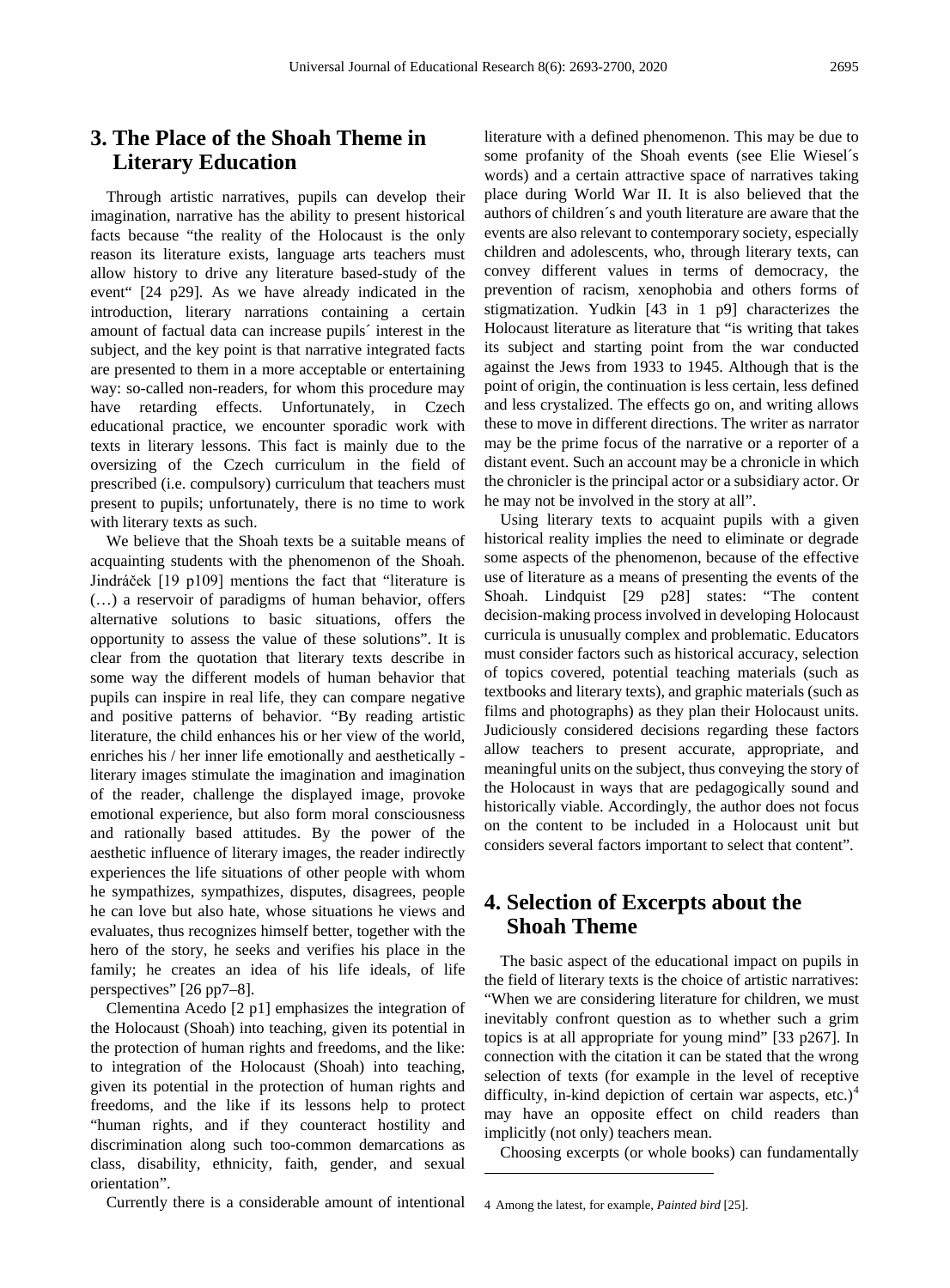affect the overall outcome of students´ reception of these texts. Jauss [18 p13] comments on the reception of a literary work: "A literary work, even though it is new, does not present itself as an absolute novelty in the information vacuum, but with its markings, open and hidden signals, familiar characters a kind of reception. It awakens the memories already read, leading the reader to a certain emotional focus; and from the very beginning it sows the expectation of what the ´means and the end will be, the expectation that can be confirmed or altered, reoriented or ironically denied in further reading according to certain rules of the genre or text type". In connection with this statement, it should be noted that "teachers must draw a careful distinction between historical truth and literary truth. Historical truth – the acknowledged factual record regarding a given situation must coexist with literary truth – the establishment of the essence of particular event – while allowing for literary license to be used as a means of advancing both the story line and the reader´s understanding of the situation" [29 p28]. At this point, it should be emphasized that pupils can (and most likely will) perceive the work differently than their teachers. This fact is quite understandable - teachers have a certain amount of historical-social knowledge, they should (should have) more reading experience and so on. It is important that teachers begin to interpret the works at the level at which the pupils are located; they can then progress to other levels of interpretation through dialogue and reflection on reading.

Nowadays, literary production in the field of intentional literature has been significantly developed. Teachers who include the Shoah in Literary Education should be consistent critics of artistic narrations, because "many works contain peritexts informing young readers how much of the text is based on evidence and how much on conjecture or imagination, thereby blending traditional history writing with fiction. Such trends are not surprising: teachers are encouraged to use Holocaust literature to complement history teaching" [24 pp2–3]. Objective reception and subsequent reflection of texts can lead to the selection of appropriate literature. "Holocaust literature for young people attempts to weave together a variety of different textual traditions for writing history generally, for writing specifically about the Holocaust, for writing for young readers, and for portraying human lives…" [24 p9].

It is important to realize that the desired educational effect can be achieved by presenting fewer high-quality Shoah literature than a large amount of literature that does not reach an enough artistic level. We believe that Shoah-related literary texts have the potential to engage primary and lower-secondary school pupils, to stimulate their interest, and thus to influence young recipients appropriately in the area of axiological values. Esi [7 p73] claims that "the contextual dimension of education involves the setting of some criteria of eligibility regarding the assumption of some competitive strategies. Such an

assumption emphasizes a series of educational paradigms whose pragmatic substantiation depends many times on the attitude of the actors involved in the instructive process but also on the courses of action initiated within the social reality".

In our opinion, the Shoah issue can also be used to present the importance of democracy, emphasizing the aspects that lead to the maintenance of this political system. Finally, the literary elaborated topic of the Shoah can be used as a means of acquainting pupils with a certain historical period. Jindráček [19] concluded in his research that activities that enrich Literary Education with a historical and cultural context are among the most popular activities of pupils. Jordan [20 p216] observes: "In a teaching complex and controversial subject such as the Holocaust, which is both emotionally and intellectually difficult to understand, few tools are as useful or as illustrative as a good work of literature. Holocaust literature written specifically for children is in genre which there are literally thousands of titles from which to choose; however, not all these works are equal in their appropriateness or their effectiveness in teaching children in a sensitive manner".

According to Hník [16 p143], working with non-literary aspects of the work is valuable because it can "enrich the understanding of the text with extra-literary contexts: period, thought, biographical". At this point, therefore, the Shoah texts seem to be a suitable means of acquainting pupils with one line of events of World War II from a historical perspective.

## **5. The Role of Teachers in the Presentation of the Shoah Theme**

Teachers are the primary mediator and guide for young readers in the world of literary texts. Lindquist [27 p78] emphasizes that teachers "must be aware of several unique and potentially troublesome issues that can arise as the Holocaust is presented to students, thus complicating both the teaching of the event and students' understanding of it".

Glanz [9 p186 in 28 p33] is on the role of teachers in acquainting pupils and students with the Shoah phenomenon: "Teachers must guide students and provide thought provoking questions or frameworks as they engage in [these] hands-on ´activities´". If within the framework of Literary Education there is an interaction between all the components participating in the education, both in all directions and reciprocally, the fundamental requirement of the contemporary discipline didactics of literature can be met for the use of the teaching a native language readership [see 14; 15; 16; 44].

If, for any reason, a teacher of the Literary Education decides to present the subject to the pupils, at the beginning of the instruction of the thematic unit the pupil should: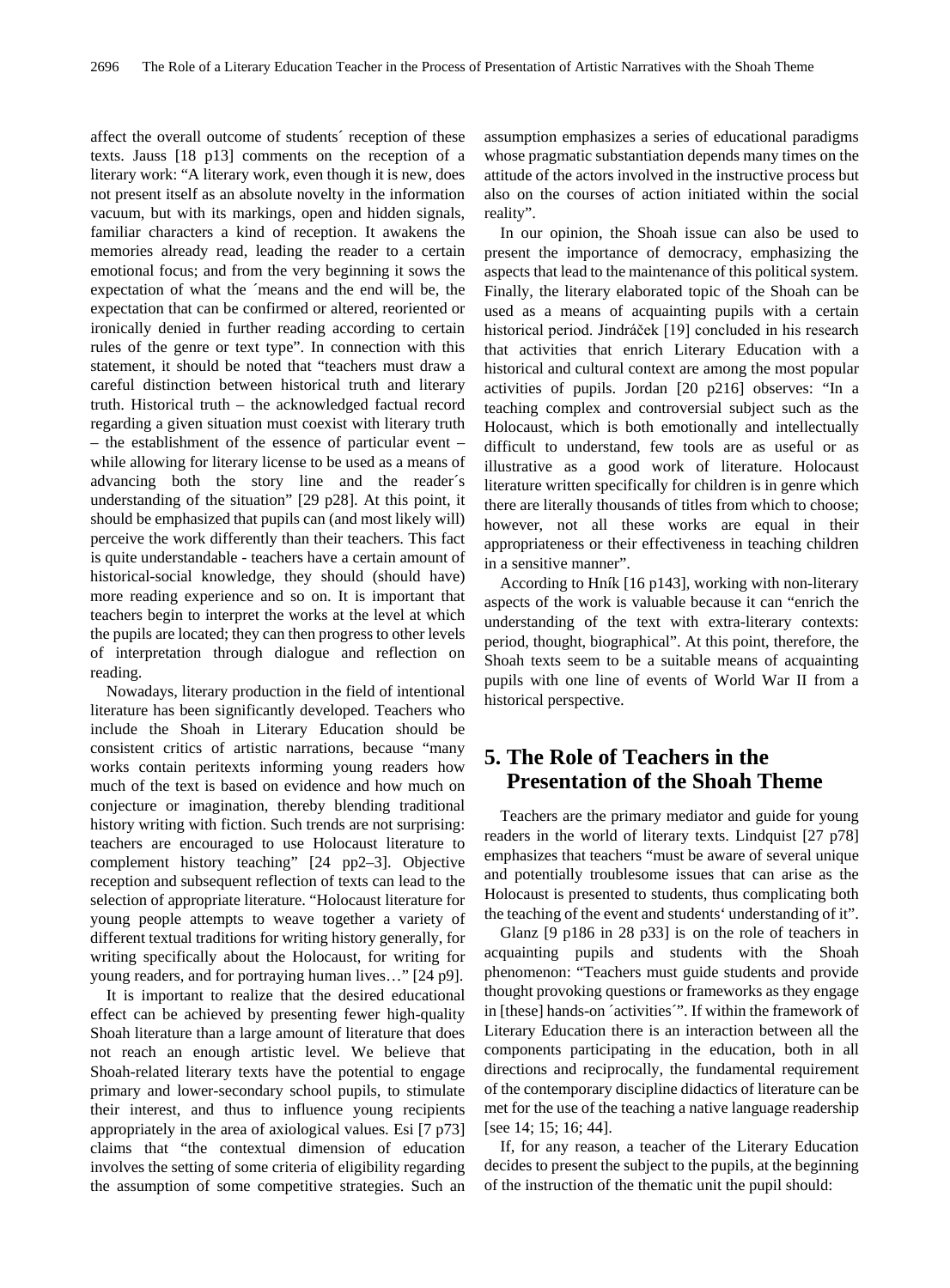- "introduce several critical terms, including perpetrators (…);
- victims (…); ideology, rationales, and motivations (…) and
- extent and objectives  $(...)$ " [28 p33].

As is evident from the above, it is important that the pupils are presented with a literary portrayal of the Shoah phenomenon from multiple perspectives, not only from the focus of the Jews (this level of artistic narration is overwhelmingly represented in Shoah-production) involved participants. We believe that the integration of these aspects can help recipients not perceive the world in black and white, but critically consider the various personal motives for acting characters.

Above we have outlined the possibilities of various educational fields in the area of implementation of the Shoah theme. However, the potential curricular anchoring of a given phenomenon does not mean that teachers transfer a certain term or event from the pages of normative educational documents to the reality of the educational process in the classroom. At the same time, educators are the primary intermediaries between subjects of education and objects of presentation.

Hník [14; 15; 16] or Vala [46] draw attention to the need of the teacher's didactic knowledge of the content. According to Janík [16 p90], a teacher who has didactic knowledge of content is able

- "to see in the curriculum its potential for developing (disciplinary) knowledge, skills, competences and other dispositions of pupils;
- anticipate the effects of a certain way of interpretation and (re) presentation of the curriculum (analogies, examples, demonstrations, etc.) on the pupil´s understanding;
- reflect on the possibilities of mediation of the curriculum in various stages of education and in relation to other curriculum (conceptual - content structure of education);
- assess the cognitive activation potential of learning tasks of various types;
- understand (pre) concepts and specific learning difficulties of pupils (e.g. typical mistakes made by pupils in solving certain problems)
- meaningfully interconnect the perspective of the pupils' natural world with the perspectives of disciplines / subjects;
- organize and sensitively regulate pupils ´reflections and discussions in relation to learning tasks´".

The importance of pedagogical content knowledge for professional didactics is noted by Vala et al. [45 p19]: "Shulman´s theory of pedagogical content knowledge shows what knowledge enables a teacher to transform didactically the content that pupils are to learn". The curriculum presented must be in a form that "is acceptable to pupils because of their age and mental maturity".

If we apply the generally formulated definition to Literary Education, it is a selection of contents or parts of them (i.e. curriculum, for example, selection of the most important representatives of the literary direction Romanticism) and a choice of methods how pupils or students will acquaint the students with selected contents. In the context of what can be termed the Shoah phenomenon, this will include key events that have influenced the lives of Jews during World War II, such as orders that have gradually deprived them of almost all rights or a selection of phenomena associated with the so-called "the final solution to the Jewish question" based on pupils´ age, preconceptions or other aspects.

We take the view that teachers of the educational field of History are systematically trained in their undergraduate studies pedagogically and professionally for their educational impact on pupils in all areas of history. This fact leads us to a bold statement about the erudite presentation of History teachers in the field of various historical periods. In its connotation with our statement, Lindquist [29 p32] states: "Teachers who are new to the subject must be willing to invest the time and energy necessary to develop this expertise, which should be rooted in factual knowledge of Holocaust history blended with an awareness of the processes involved in being a skilled teacher historian".

A fairly skeptical view of erudite Holocaust presentations by History teachers submits Kinloch [22 p46]: "We should teach the Shoah in schools. But I do not think that history teachers will really do so effectively until we have been removed from its quasi-mystical associations and clarified our own objectives".

In our opinion, there is another situation among teachers of Literary Education. As we have outlined above, Literary Education has the best positive prerequisites for the integration of the Shoah. Literary teachers looking to be willing to re-teach the subject and look at who has a chance to find out who is in the work of the Shoah are not a key factor.

Lindquist [27 pp89–90] defines four frames of the thesis that form the basis of the teacher's presentation of thematic Shoah (Holocaust) to pupils:

- "First, each Holocaust educator must understand the environment in which the subject is being taught. This environment involves the community at large as well as the school-based setting, and in some cases religious factors.
- Second, teachers can reduce the occurrence and severity of such problems by developing advances levels of professional expertise in the subject (both topically and pedagogically) while exhibiting the highest levels of professionalism in the conduct of their duties. Doing so allows teachers to demonstrate that both the intellectual and the emotional needs of their students are being safeguarded in appropriate ways.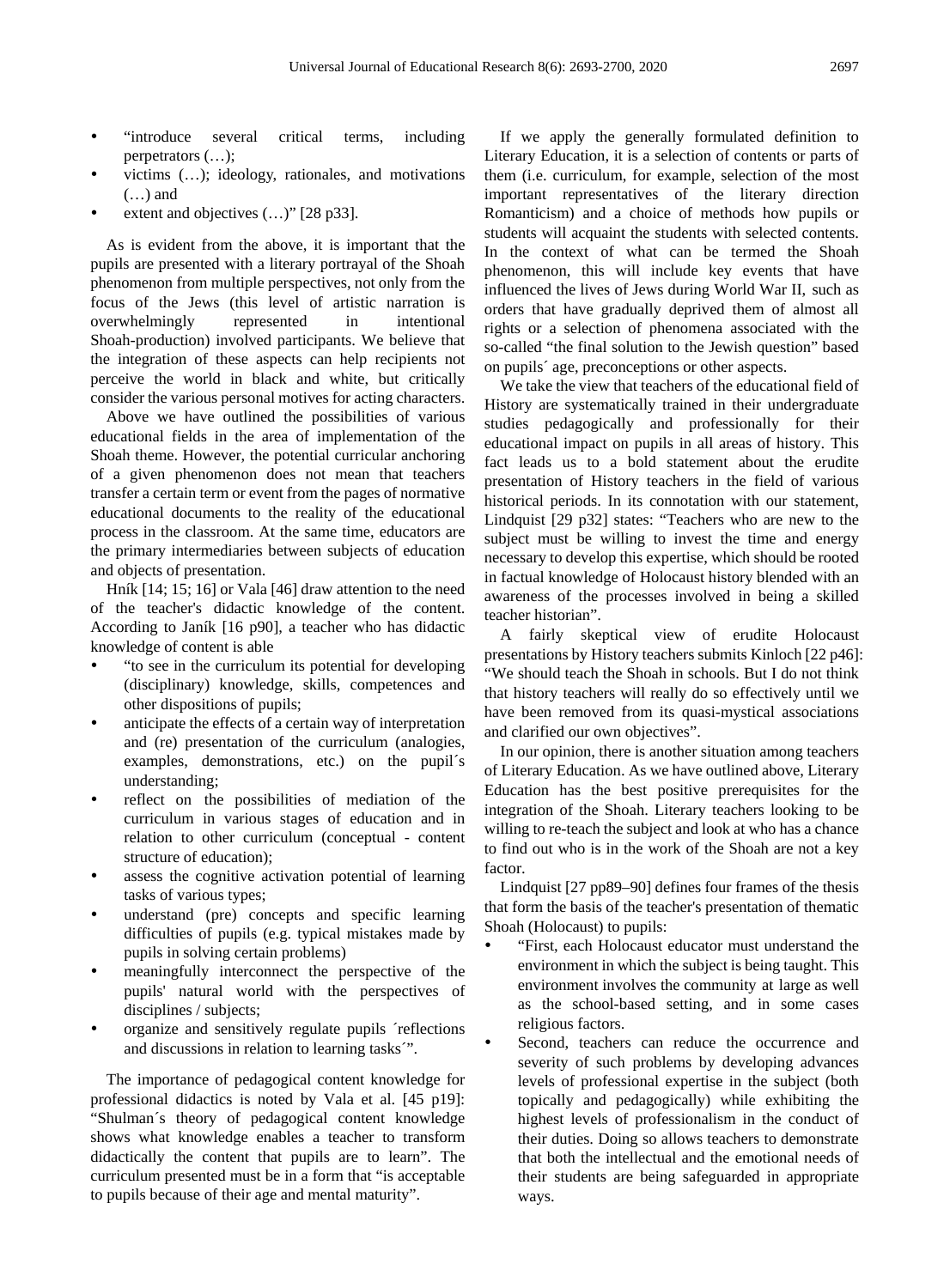- Third, establishing a clearly defined rationale for teaching the Holocaust is a critical component in lessening the effect of potentially troublesome situations. Teachers who demonstrate that they have given careful consideration to the ´Why´ of the teaching of the event are able to present valid justifications for their teaching of it thus forestalling problems before they surface.
- Fourth, Holocaust educators should be pro-active in taking their message to their schools and communities. The more colleagues, administrators, and the general population of a school community know about Holocaust education, the more likely they are to acknowledge its validity while encouraging its integrations into school curricula".

In *Contemporary Debates in Holocaust Education* [10], Michael Gray presents the results of a survey conducted among 2 108 English teachers in the *Holocaust Education Development Program* (HEDP) and over 5 000 teachers in Sweden (Lange organization). A total of 56.7 % of Swedish teachers admit that their knowledge of the issues identified should be deeper; teachers in England say their knowledge is satisfactory. Gray also points to the results of other research which, for example, show that Morocco is a positive factor in the disappointing results of teachers from African countries (although, as in other African countries, the Holocaust is not part of national awareness). The situation is since the Moroccan Minister of Education actively supports teaching teachers about the Holocaust.

At the potential level, there may be significant differences between teachers´ views about teaching and the socially desirable focus of the presentation of the issue. The fundamental contradictions can be expressed in terms of the teacher´s personal interest in the defined issues. In *Teaching the Representation of the Holocaust* Hirsch & Kacandes [13] argues that the Holocaust theme is intertwined with many educational disciplines (History, Literary Education, Psychology, etc.), while the defined phenomenon is a key component of liberal education for many teachers and students. Generalizing this quotation, it can be stated that the issue of the Shoah (not only literally rendered) can be used in the educational process to develop a certain political mindset, which most societies consider to be one of the representative democratic systems. As can be seen, the phenomenon of the Shoah not only warns us of certain stigmatizing manifestations in society but is also a suitable means of presenting a choice within democratic, differently oriented, political representations.

<span id="page-5-1"></span><span id="page-5-0"></span>Teachers of Literary Education should focus primarily on the range of contemporary literature for children and youth, they should actively (readership) acquaint himself with book titles and should then critically reflect on these publications with a focus on about the target audience of readers, with regard to their age, prejudices and should also be familiar with their factual knowledge in the field. Czech reality in the area of knowledge of Czech Language and

Literature teachers in the field of active knowledge of contemporary intentional production (not only) with the theme of the Shoah (i.e. they have read the work) is very poor. This fact is supported by our research in which we examined the views of teachers in the field of education on the implementation of the Shoah theme in the teaching of literature at lower-secondary schools. In the framework of the questionnaire survey, we also investigated the situation in the field of active knowledge of the participants in the research of the current Czech and translational intentional literary Shoah-production. Apart from well-known works, which have been canonized (for example, *Boy in striped*  pajamas [[5](#page-5-0)]), they do not know other contemporary works<sup>5</sup>. We believe that the established fact is to some extent detrimental to the educational potential of the Shoah-related art narratives, as pupils are presented with works that are either not primarily intentional or are being created in the second half of the twentieth century (60s, 70s or 80s years).

## **6. Conclusions**

In this paper we tried to introduce the role of a teacher of Literary Education in the field of literary representation of the Shoah. The teacher is a key factor between the text and pupils, especially in choosing the appropriate book production for children and youth and then in its interpretation. The choice of a suitable narrative is crucial. In order to have the desired effect of the narrative on the recipients (developing democratic values, opinions and attitudes, realizing the importance of the existence of civil society or embracing desirable axiological values), pupils must be actively (readership) acquainted with the Shoah texts that correspond to their reading, cognitive or life experience. The above is based on the fact that the Literary Education teacher knows contemporary book production on the subject; this fact appears to be a major limitation in the presentation of the literary rendition of the Shoah.

In the first stage, a teacher who decides to mediate the students of the Shoah literature must become a pupil himself (this is less relevant to educators who are qualified for History). This thesis is based on the finding that "only" teachers knowledgeable in a certain area can knowledgeably transfer information due to different circumstances of pedagogical reality (concept pedagogical content knowledge).

The reason for the ignorance of teachers of contemporary intentional Shoah-literature is seen mainly in the outdated composition of reading-books<sup>[6](#page-5-1)</sup> and other teaching aids used in teaching Literary Education. We take the view that the starting point of this situation could be the

1

<sup>5</sup> Compare, for example, [31] or [32].

<sup>6</sup> See [33].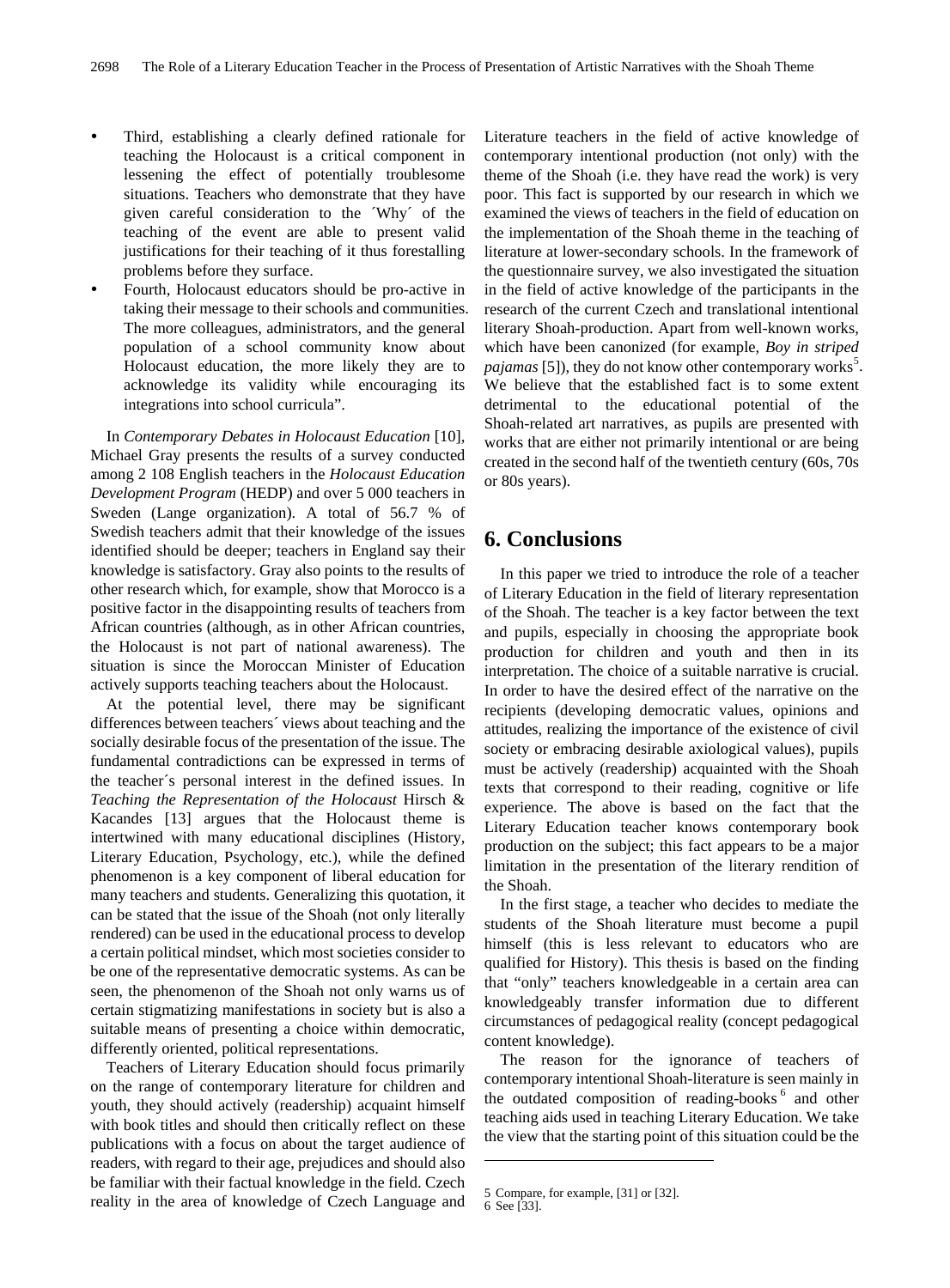compilation of a monothematic anthology of texts on the Shoah theme, which would be equipped with a methodological manual in which teachers would find possible methods of working with the included samples.

Targeted intervention in the field of further education of selected teachers (e.g. in the form of various seminars or workshops) can be another starting point and at the same time fulfilled theoretical concepts in the field of the role of teachers of Literary Education within the presentation of the Shoah theme. In the courses, the emphasis could be on acquainting teachers with the most important milestones of the Shoah events and their application to contemporary intentional book Shoah-production.

#### **REFERENCES**

- [1] Abramovich, D. Fragments of Hell. Israeli Holocaust Literature. Brighton: Academic Studies Press, 2019. 124 p.
- [2] Acedo, C. Lessons from the Shoah for history, memory, and human rights. Prospects, Vol. 2010, No. 40. Available from: [https://link.springer.com/article/10.1007/s11125-010-9149](https://link.springer.com/article/10.1007/s11125-010-9149-3) [-3.](https://link.springer.com/article/10.1007/s11125-010-9149-3)
- [3] Bauer, J. Úvahy o holokaustu (Rethinking the holocaust). Praha: Academia, 2009. 319 p.
- [4] Berger, J. Elie Wiesel, Holocaust Survivor Who Ensured World Would Never Forget, Dies at 87. The New York Times, 4. 7. 2016, p. 17. Available from[:](https://www.nytimes.com/2016/07/03/world/europe/elie-wiesel-auschwitz-survivor-and-nobel-peace-prize-winner-dies-at-87.html) [https://www.nyti](https://www.nytimes.com/2016/07/03/world/europe/elie-wiesel-auschwitz-survivor-and-nobel-peace-prize-winner-dies-at-87.html) [mes.com/2016/07/03/world/europe/elie-wiesel-auschwitz-s](https://www.nytimes.com/2016/07/03/world/europe/elie-wiesel-auschwitz-survivor-and-nobel-peace-prize-winner-dies-at-87.html) [urvivor-and-nobel-peace-prize-winner-dies-at-87.html.](https://www.nytimes.com/2016/07/03/world/europe/elie-wiesel-auschwitz-survivor-and-nobel-peace-prize-winner-dies-at-87.html)
- [5] Boyne, J. Boy in the striped pyjamas. Praha: Sovart, 2017. 183 p.
- [6] Czerniakow, A*.* Deník varšavského ghetta: 1939–1942 (Adama Czerniakowa dziennik getta warszawskiego). Praha: Sefer, 2018. 421 p.
- [7] Esi, M. C. Axiological Dimensions in the Educational Process. LOGOS, UNIVERSALITY, MENTALITY, EDUCATION, NOVELTY, Vol. 2012, No. 1, 73–83. Available fro[mhttps://www.ceeol.com/search/article-detail](https://www.ceeol.com/search/article-detail?id=143899) [?id=143899.](https://www.ceeol.com/search/article-detail?id=143899)
- [8] Frank, A. Deník (Achrterhuis). Praha: Triáda, 2006. 262 p.
- [9] Glanz, J. Holocaust Handbook for Teachers: Materials and Strategies for Grades 5–12. Dubuque: Kendall/Hunt, 2006. 238 p.
- [10] Gray, M. Contemporary debates in holocaust education. Hampshire: Palgrave MacMillan, 2014. 132 p.
- [11] Grech, L. Teaching about the Holocaust. Strasbourg: Council for Cultural Co-operation, 2000. 37 p. Available from: [https://rm.coe.int/1680494240.](https://rm.coe.int/1680494240)
- [12] Hillesum, E. & a Gaarlandt, J. G. (ed.). Přervaný život: deníky z let 1941–1943 (Verstoorde leven). Kostelní Vydří: Karmelitánské nakladatelství, 2008. 255 p.
- [13] Hirsch, M. & Kacandes, I. Teaching the Representation of

the Holocaust. New York: Modern Language Association of America, 2004. 512 p.

- [14] Hník, O. Didaktika literatury: výzvy oboru. Od textů umělecké povahy k didaktice estetickvýchovného oboru. Praha: Univerzita Karlova, 2017. 179 p.
- [15] Hník, O. Hravá interpretace v hodinách čtení a literární výchovy: inspirativní materiál pro učitele literární výchovy a studenty učitelství. Jinočany: H & H, 2007. 157 p.
- [16] Hník, O. Literární výchova a rozvoj čtenářství. In Wildová, R. et al. Čtenářská gramotnost a podpora jejího rozvoje ve škole. Praha: Univerzita Karlova, 2012, pp. 137–147.
- [17] Janík, T. Didaktické znalosti obsahu a jejich význam pro oborové didaktiky, tvorbu kurikula a učitelské vzdělávání. Brno: Paido, 2009. 119 p.
- [18] Jauss, H. R. Dějiny literatury jako výzva literární vědě. In Sedmihubský, M. & Červenka, M. & Vízdalová, I. Čtenář jako výzva. Výbor z prací kostnické recepční estetiky. Brno: Host, 2011, pp. 7–38.
- [19] Jindráček, V. et al. Dětská pojetí uměleckého textu jako východiska školní interpretace. Ústí nad Labem: Univerzita Jana Evangelisty Purkyně, 2011. 282 p.
- [20] Jordan, S. D. Educating Without Overwhelming: Authorial Strategies in Children´s Holocaust Literature. Children´s Literature in Education, Vol. 35, No 3, 199–217. Available from[:](https://link.springer.com/article/10.1023/B:CLID.0000041779.63791.ae) [https://link.springer.com/article/10.1023/B:CLID.00](https://link.springer.com/article/10.1023/B:CLID.0000041779.63791.ae) [00041779.63791.ae.](https://link.springer.com/article/10.1023/B:CLID.0000041779.63791.ae)
- [21] Kalita, I. Literatura jako způsob poznání světa. In Výuka národní literatury v mezipředmětových vztazích. Ústí nad Labem: Univerzita Jana Evangelisty Purkyně, 2006, pp. 25– 31.
- [22] Kinloch, N. Learning about the Holocaust: Moral or historical question? Teaching History, Vol. 1998, No. 93, 44–46. Available from[:](https://search.proquest.com/openview/41a4a2969fd22d8629c6388627f63926/1?pq-origsite=gscholar&cbl=48308) [https://search.proquest.com/openvi](https://search.proquest.com/openview/41a4a2969fd22d8629c6388627f63926/1?pq-origsite=gscholar&cbl=48308) [ew/41a4a2969fd22d8629c6388627f63926/1?pq-origsite=g](https://search.proquest.com/openview/41a4a2969fd22d8629c6388627f63926/1?pq-origsite=gscholar&cbl=48308) [scholar&cbl=48308.](https://search.proquest.com/openview/41a4a2969fd22d8629c6388627f63926/1?pq-origsite=gscholar&cbl=48308)
- [23] Kohnová, V. Deník Věry Kohnové = The diary of Věra Kohnová = Das Tagebuch der Věra Kohnová. Trilingual edition. Středokluky: Zdeněk Susa, 2006. 210 p.
- [24] Kokkola, L. Representing the Holocaust in Children´s Literature. New York: Routledge, 2003. 220 p.
- [25] Kosiński, J. N. Painted bird. Praha: Argo, 2019. 262 p.
- [26] Lederbuchová, L. Dítě a kniha. O čtenářství jedenáctiletých. Plzeň: Aleš Čeněk, 2004. 179 p.
- [27] Lindquist, D., H. Complicating Issues in Holocaust Education. Journal of Social Studies Research, Vol. 34, No. 1, 77–93. Available from[:](https://eric.ed.gov/?id=EJ887319) [https://eric.ed.gov/?id=EJ88731](https://eric.ed.gov/?id=EJ887319) [9.](https://eric.ed.gov/?id=EJ887319)
- [28] Lindquist, D. H. Defining the Shoah: An Opening Lesson for a Holocaust Unit. The Social Studies, Vol. 104, No. 1, 32– 37. Available from[:](https://www.tandfonline.com/doi/full/10.1080/00377996.2012.660212?scroll=top&needAccess=true) [https://www.tandfonline.com/doi/full/](https://www.tandfonline.com/doi/full/10.1080/00377996.2012.660212?scroll=top&needAccess=true) [10.1080/00377996.2012.660212?scroll=top&needAccess=](https://www.tandfonline.com/doi/full/10.1080/00377996.2012.660212?scroll=top&needAccess=true) [true.](https://www.tandfonline.com/doi/full/10.1080/00377996.2012.660212?scroll=top&needAccess=true)
- [29] Lindquist, D., H. Developing Holocaust Curricula: The Content Decision-Making Process. A Journal of Educational Strategies. Issues and Ideas, Vol. 82, No. 1, 27–